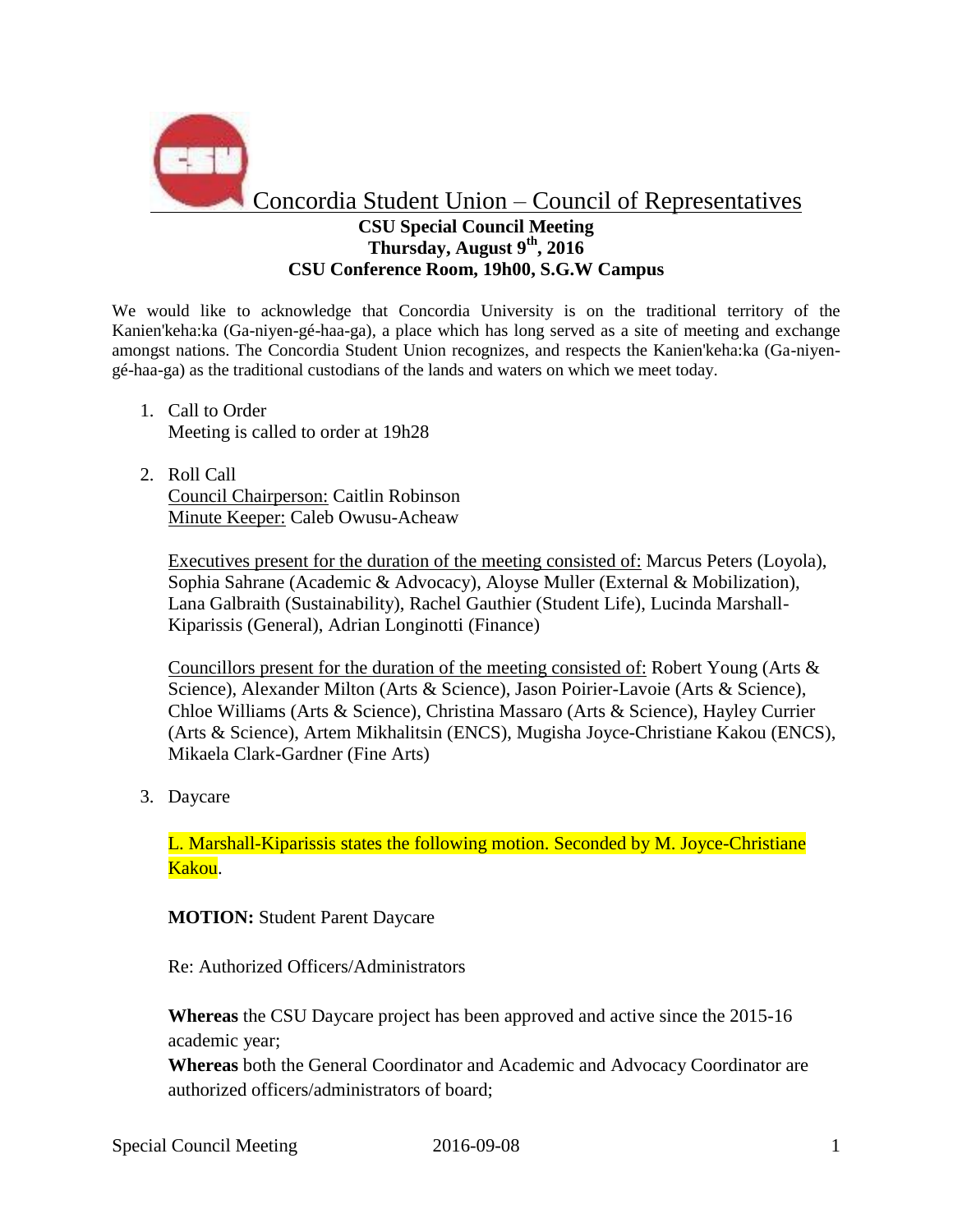**Be it resolved** that we replace the existing authorized officers with the current General Coordinator and Academic and Advocacy Coordinator.

L. Marshall-Kiparissis explains that the motion is purely administrative and procedural to ensure structure with the new and current signing officers from this academic year's CSU executives.

In Favour: 7 **Opposed: 0** Abstentions: 0

4. UTILE

A. Milton moves for a closed session. Seconded by M. Joyce-Christiane Kakou.

Vote: Unanimous

A. Longinotti states the following motion. Seconded by C. Williams.

**MOTION:** Student Housing Co-op

Re: Bridge Loan

**Whereas** the CSU has and continues to address student housing conditions and actively supports student cooperative housing as a student space initiative;

**Whereas** a Loan Agreement between the CSU (lender) and the Student Housing Innovation and Facilitation Taskforce/Unité de travail pour l'implantation de logement étudiant (borrower) of an amount of Eight Hundred Thousand Dollars (CAD\$800,000.00) for the purchase of land which is to be used to build a Student Housing Cooperative was approved by Council on February 10th, 2016;

**Whereas** the loan term would begin on the closing date, now determined as August 19th, 2016 and to mature on December 31st, 2016;

**Whereas** the obligations of the borrower shall be secured by a first-ranking immovable hypothec on the immovable properties of Lot Number One Million Five Hundred and Sixty-Six Thousand Two Hundred and Eighty-Seven (1,566,287) and Lot Number One Million Five Hundred and SixtyEight Thousand and Forty-One (1,568,041); **Be it resolved** in accordance with the Loan Agreement, that the CSU approves the disbursement of a Bridge Loan of the amount of CAD\$800,000.00 to the Student Housing Innovation and Facilitation Taskforce/Unité de travail pour l'implantation de logement étudiant upon settling the deed of hypothec on the closing date of August 19th, 2016 should it be required for the purchase.

J. Poirier Lavoie moves to amend the motion to have the specific fund location source be identified, subject to referred Special By-Law J Committee. Seconded by A.Milton.

In Favour: 8 Opposed: 0 Abstentions: 1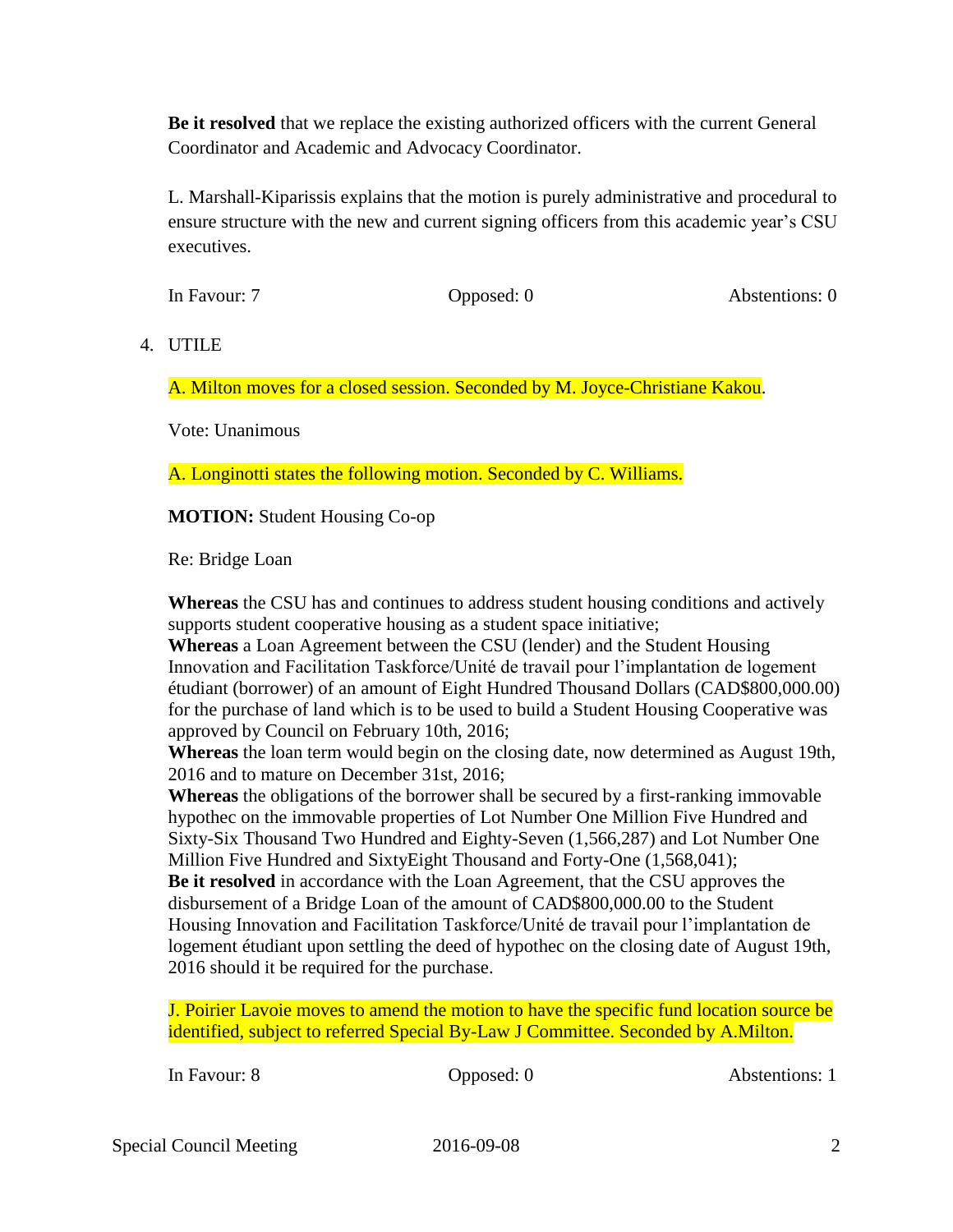In Favour: 9 Opposed: 0 Abstentions: 0

5. Burritoville

L. Galbraith moves to give speaking rights to Jordan Lindsay in the still continued closed session. Seconded by A.Milton.

| Abstentions: 1 |
|----------------|
| Opposed: 0     |

L. Galbraith states the following motion. Seconded by R.Young.

**Whereas** the Burritoville Solidarity Co-op is currently on the verge of bankruptcy; **Whereas** the Burritoville Solidarity Co-op operations are currently closed and therefore has no source of income;

**Whereas** the Burritoville Solidarity Co-op currently has sizeable outstanding debt from the previous owners, the landlord of the Bishop location and food providers; **Whereas** the position that the Concordia Student Union actively supports affordable, sustainable, and student-run food service initiatives on campus was adopted by all members of the CSU during the March General Election of 2013;

**Whereas** the CSU is a support member of the Burritoville Solidarity Co-op; **Be it resolved** that the CSU secure \$6000 for the Burritoville Solidarity Co-op to be allocated from the operations budget to costs relating to bankruptcy and legal aid; **Be it further resolved** that in order to access these secured funds, the Burritoville Solidarity Coop must provide the invoices for all costs to the Concordia Student Union prior to reimbursement.

| In Favour: 9      | Opposed: 0                                                                                                                                                                      | Abstentions: 0 |
|-------------------|---------------------------------------------------------------------------------------------------------------------------------------------------------------------------------|----------------|
|                   | <b>J.Poirer-Lavoie moves to not have the specific amount of money specified in the motion</b><br>to be made public until further notice. Seconded by M. Joyce-Christiane Kakou. |                |
| In Favour: 9      | Opposed: 0                                                                                                                                                                      | Abstentions: 0 |
| Gardner.          | M. Joyce-Christiane Kakou moves to back in open session. Seconded by M.Clark-                                                                                                   |                |
| In Favour: 9      | Opposed: 0                                                                                                                                                                      | Abstentions:0  |
| Christiane Kakou. | A. Milton moves to ratify the motions from the closed session. Seconded by M. Joyce-                                                                                            |                |
| In Favour: 8      | Opposed: 0                                                                                                                                                                      | Abstentions:0  |
| 6. Positions Book |                                                                                                                                                                                 |                |

A. Muller states the following motion. Seconded by J. Poirier-Lavoie.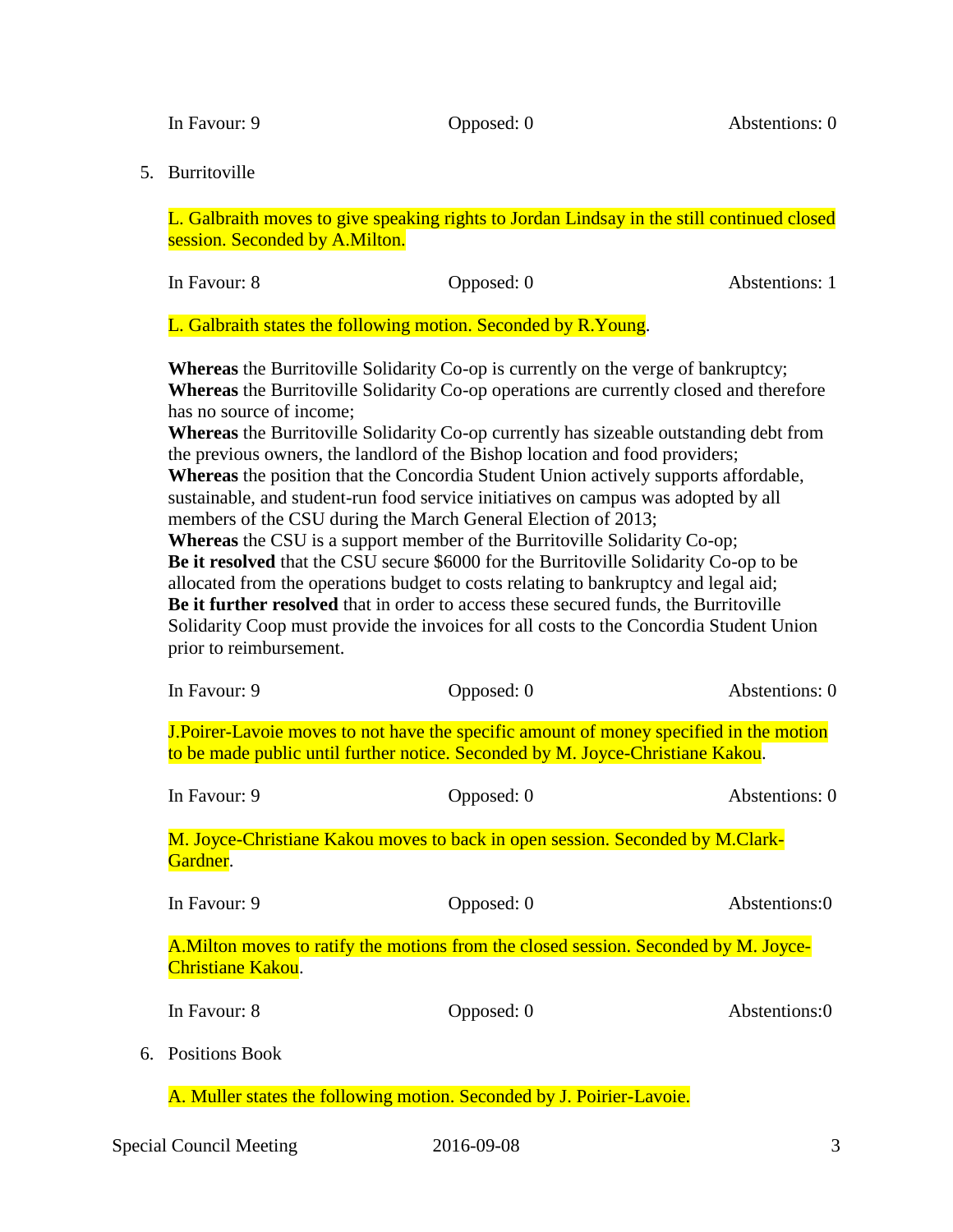**Whereas** the post-secondary education sector has suffered repeated cuts notwithstanding under the Quebec Liberal government

**Whereas** regional universities have been harmed by these measures than metropolitan ones and attract less alternative funding. What the deregulation of tuition fees for international students further depends on regional universities to profit and are not subjected to redistribution mechanisms for these deregulated programs.

**Whereas** regional universities and CEGEPs are essential to the public mission in higher education in offering access to post-secondary education throughout the province of Quebec.

**Whereas** the CSU adopted these following positions in the 2015 by-elections that the CSU called for the public investment in post-secondary education from all levels of government

**Be it resolved** that the CSU demands that the Quebec government preserves and expands the public mission of higher education by selectively reinvesting in the post-secondary sectors throughout the province and in the regions in particular.

A.Muller explains the motivations behind the motion as not being solely on the basis for metropolitan universities like Concordia. The motion, for A.Muller, is to make sure that all affected voices are made aware for the government to take note especially in the countryside where they have been hit the hardest by these education sector cuts.

In Favour: 9 Opposed: 0 Abstentions: 0

A. Muller states the following motion. Seconded by R.Young

**Whereas** six programs of study have been deregulated for international students by the Quebec government

**Whereas** the deregulation of these programs have among its consequences an decrease in standing for regional universities, an incentive for competition between Quebec universities in their approach for recruitment and an increase of tuition fees for international students

**Whereas** according to the government, the deregulation for the six programs would allow for evaluating a tax in the deregulation in the Quebec university network, and to evaluate the opportunity to broaden the deregulation to all the programs and study cycles **Whereas** the CSU adopted the following positions in the 2016 general election that the CSU opposed the financial segregation of international students through the expansion of deregulated academic programs

**Be it resolved** that the CSU oppose the expansion of deregulated programs and calls for the Quebec government to abrogate the deregulation of the concerned six programs of study

**Be it further resolved** that the CSU demands from Concordia University that it does not increase tuition fees for international students beyond the corresponding regulated rates

A. Muller explains that the six concerned programs of study that are now deregulated for international students are in Business, Engineering, Computer Science, Mathematics and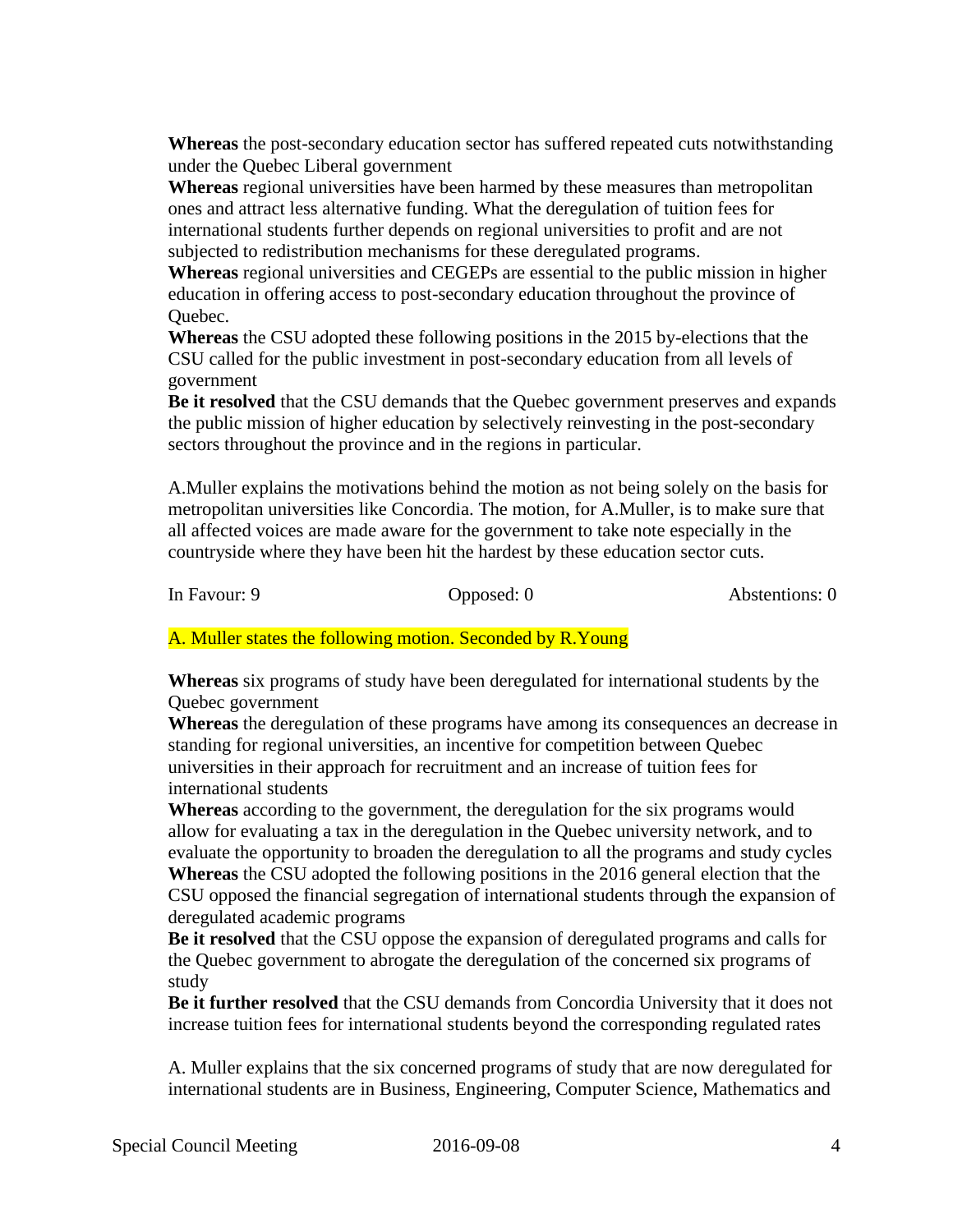Law. Therefore, the government has given the authority to universities to charge tuition rates for those programs. For Muller, this creates for more problems for not only international students, but for Quebec student as well seeing as they could be squeezed out as maximizing administrative financial wealth. The purpose of the motion is to stand in solidarity for international students against the government's actions.

In Favour: 9 Opposed: 0 Abstentions: 0

A. Muller states the following motion. Seconded by M. Clark-Gardner.

**Be it resolved** that the CSU calls on the Quebec government to support the creation to publish, in French, the results of Quebec research.

The purpose of the motion is to give an equal edge for graduate students in Francophone universities in Quebec to publish their research results in conjunction with their Anglophone counterparts in Canada and the United States.

J. Poirier Lavoie wonders as to why this is isn't a priority for the government of Quebec. For him, it is quite surprising seeing the province's linguistic cultural identity in the world.

In Favour: 9 Opposed: 0 Abstentions: 0

7. Divest Petition

A.Muller states that a group called Divest Concordia would like to circulate a petition for a referendum question to be called in a future by-election. According to the CSU By-Laws, any pertaining petition for a by-election referendum question can be presented by any undergraduate student to Council as an informative measure.

According to a sent petition document, two referendum questions were requested to be asked at the next scheduled 2016 by-election. However, since the student individual who brought up the petition left the meeting, A. Muller does not deemed it appropriate to fully discuss about it until his return or at a future meeting with better attendance.

J. Poirier-Lavoie wants a procedural and administrative clarification as to whether the CSU has already had a position on Divestment topic notwithstanding the presented petition. A. Muller replies that no specific referendum vote has been undertaken on the topic itself, but on similar topics revolving around energy and climate change.

L. Galbraith provides a clarification that the issue of Divestment is mostly concentrated on Concordia University's investment and contribution to climate change.

L. Marshall-Kiparissis states that since this topic is currently purely informational, the Council cannot do anything right now other than make comments and provide feedback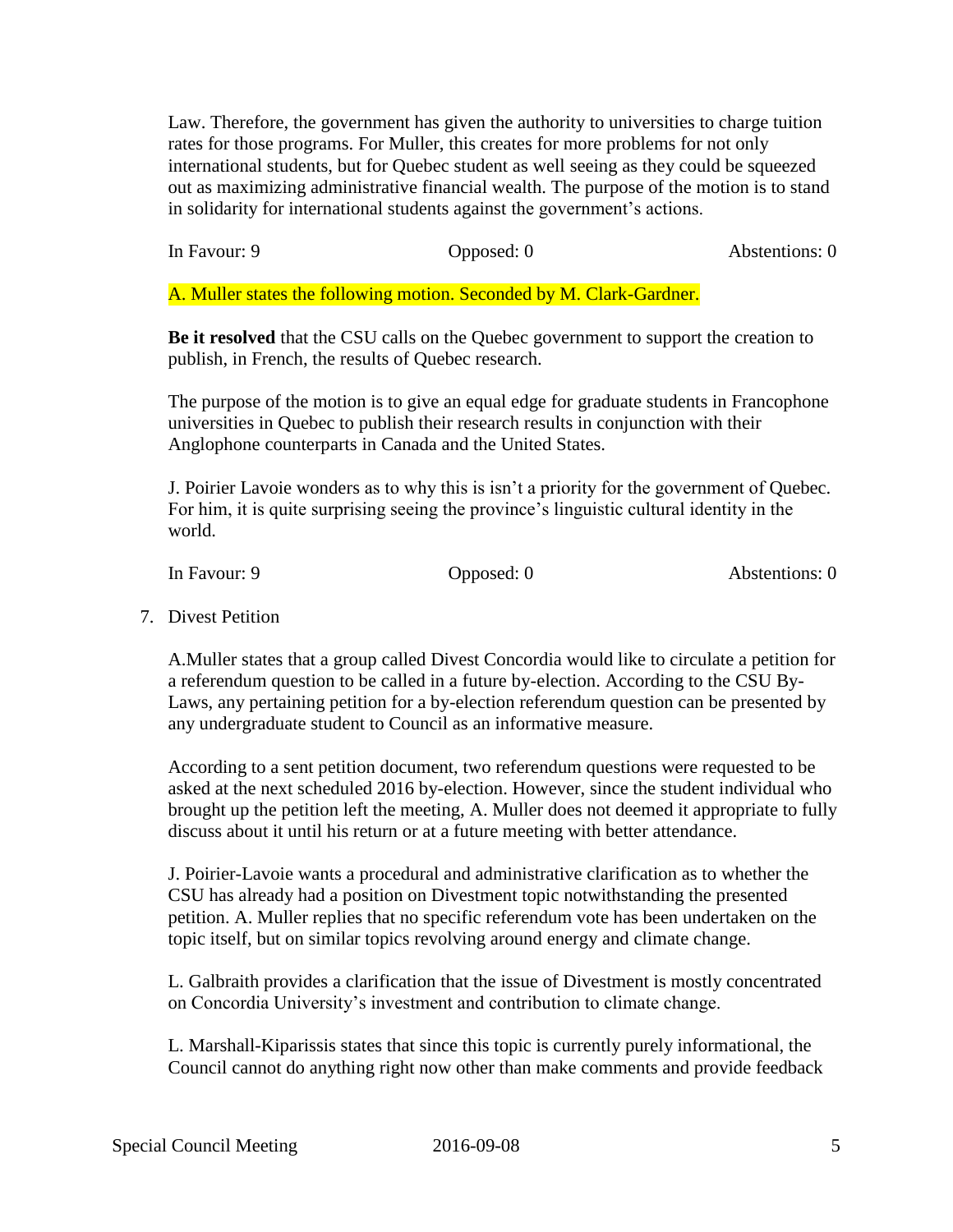for the individual(s) involved with the petition. According to her, nobody on the council is not forced or mandated to make a decision right now.

8. Handbook

L. Marshall-Kiparissis states the following motion. Seconded by R.Young.

**Whereas** Katasoho will print the CSU agenda 2016-17 for a total cost of \$61,593.26\$; **Whereas** 50% of this payment is due immediately, and the remaining 50% after delivery of the agendas;

**Whereas** expenses over \$10,000 have to be approved by the finance committee, as per regulation 154;

**Whereas** the finance committee is currently unable to reach quorum;

**Be it resolved** that Council approves the disbursement of \$30,796.63 to Katasoho from the Handbook budget line.

L. Marshall-Kiparissis explains that the motion already was in motion due to the timeline schedule to get the handbooks per her abilities to do so under her mandate as General Coordinator. She had to decree the motion as a direct acting representative in place of Council.

J. Poirier Lavoie wonders at the executive order taken via her role as General Coordinator. He also asks on whether this decree could have been prevented and be pushed to the next Council meeting. L. Marshall-Kiparissis states that her executive action could have been prevented if at least quorum was reached at the last Special Council meeting called for on August  $3<sup>rd</sup>$  2016. She dislikes using the decree powers, but it had to be done on the same of a reaching deadline for payment.

In the future, J. Poirier Lavoie requests that any future executive orders be made complete with a preamble stating the reasons and objectives for the decree/executive order.

In Favour: 9 Opposed: 0 Abstentions: 0

9. Adjournment

J. Poirier-Lavoie moves to excuse R.Yahia from this current meeting notwithstanding Standing Regulation 392. Seconded by R.Young.

C. Robinson states that CSU executives are faced with a pay penalty for not attending Special Council or Regular Council. As the Chair, she states that it is Council's discretion for excusing R. Yahia from this meeting.

J. Poirier-Lavoie wants to inquire more into this pay penalty and let it refer to the Policy Committee per the necessity of having this penalty.